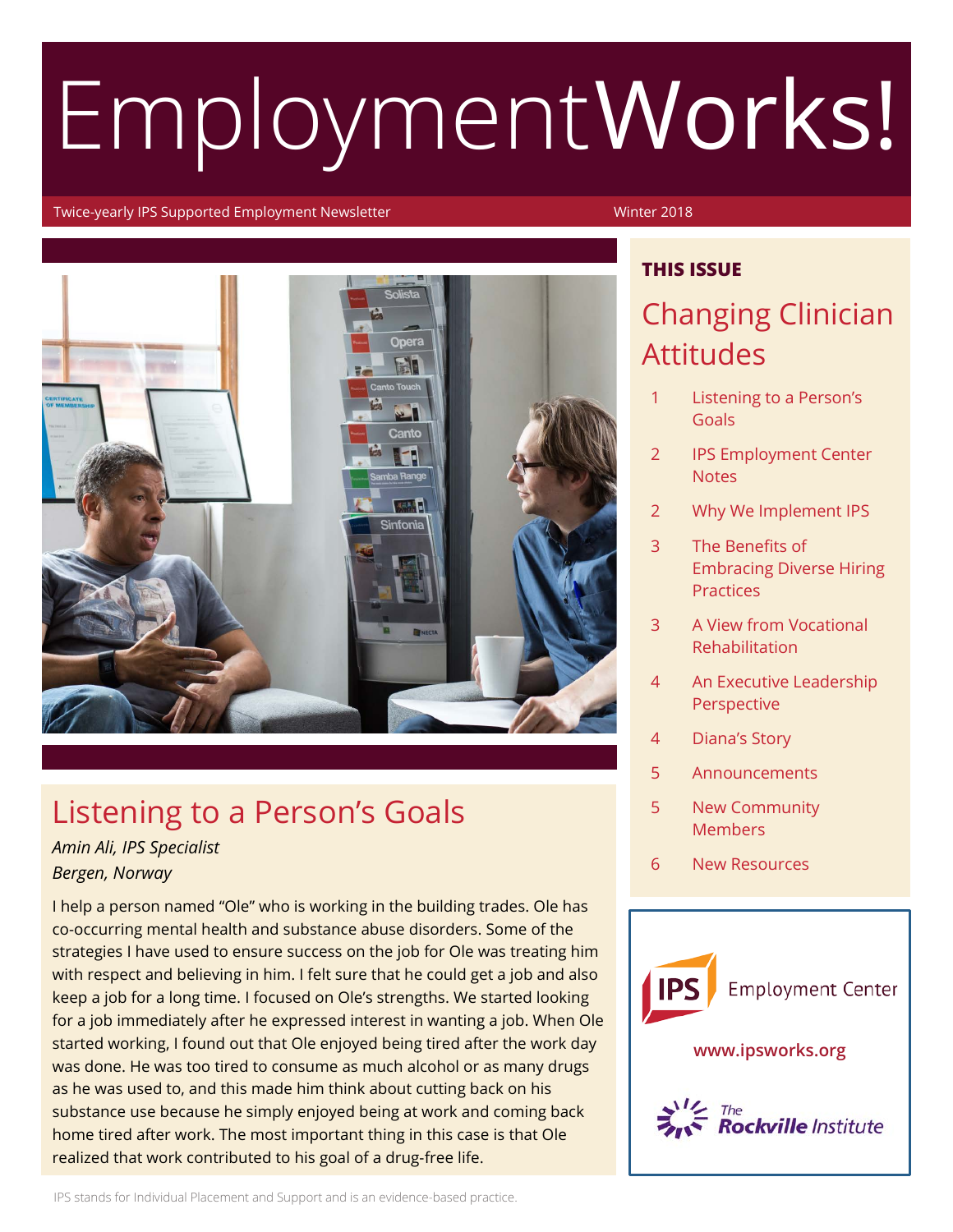## IPS Employment Center Notes

Clinicians' expectations of the people they serve matter. Many people are unable to access employment support because clinicians are not always convinced that the people they serve can work. Clinicians sometimes make incorrect assumptions about a person's work potential and fail to make employment services referrals or provide encouragement to work. Success stories are helpful in changing clinicians' attitudes. In this issue, we highlight stories of people who have gained employment as part of their recovery. In particular, we hear from an IPS specialist, a psychiatrist, a mental health agency leader, a state Vocational Rehabilitation counselor, and an employed person. Their perspectives help illustrate the stories of changing attitudes.

Congratulations and welcome to Oklahoma and New Zealand, our newest members in the International IPS Learning Community!



## Why We Implement IPS

#### *Teruo Hayashi, Seiwakai Nishikawa Hospital Shimane, Japan*

Our IPS story began when I met a 13-year-old boy. He grew up in an orphanage from the time he was three. He was diagnosed as having ADHD and oppositional defiant disorder. He was admitted to our hospital for a few months due to psychomotor agitation. I served as the physician in charge. He had a quick temper and often said, "I don't believe what adults say!" To develop a better relationship with him, we invited him to play sports. We found that he was an outstanding athlete and became a totally different person, a smiling cheerful boy, when playing baseball and Judo.

After graduating from middle school, he joined a sheltered workshop where he folded laundry. A few months later, he was expelled due to his violence and illegal alcohol drinking. We were totally at a loss about what to do. He just repeated, "I want to work to earn money."

Thus, we decided to find his job in our community. Soon, we found an advertisement in the local newspaper saying "All ages. Experience not required!" The job was to sort fish at the large fishing harbor. He decided to request a job interview and asked us to come with him. The interview was successful. We explained to the interviewer why we were there and how we were supporting him. The interviewer became interested in hiring him, and took us to see the chief manager.

The elderly, formidable man glanced at him and said "Young man, you look strong. Why don't you become a fisherman instead of doing the boring fishsorting job?" We immediately jumped at his proposal. Fortunately, on the same day we met the CEO of a pelagic fishery company and the boy was hired!

The job was so tough, working on the boat for a couple of weeks with a break of only one and a half days. The job continued even during winter. He never gave up or took leave. He rather enjoyed the job. At the work place, he began to learn how it is important to follow rules and cooperate with others. One day I asked him, "Why do you continue this hard job?" He said without hesitation, "I want to be a father who can support his children."

Why can this rude boy work? My answers are as follows: 1) his desire to work was placed in the center of our support, 2) we focused on his strengths instead of his troubling behaviors, 3) we left our facility and got into the community to find a job, and 4) we gave the employer our commitment to continue his support. I was so excited when I happened to find that all those factors already exist in IPS principles. For me, it was easy to believe that IPS is the most effective practice for recovery, no matter where it is performed. The wonderful encounter with the young boy brought IPS to our small, rural town in Japan.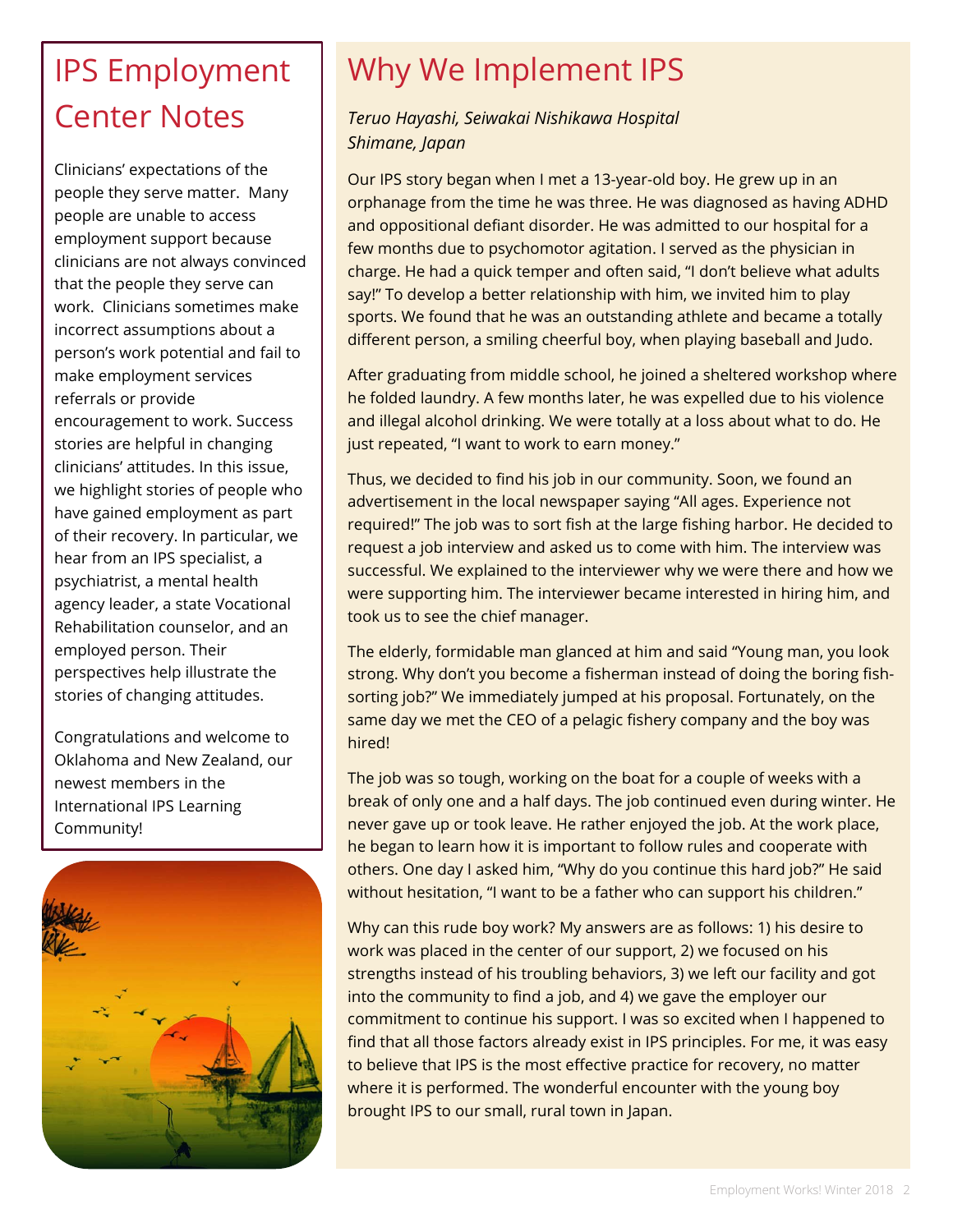## On Changing Perspectives

#### The Benefits of Embracing Diverse Hiring Practices

*Susanne Logsdon, The IPS Employment Center*

The SPIRE Institute, located in Ohio, embraces diverse and inclusive hiring practices. With a history rooted in philanthropy and a mission to "unlock the full potential of the human spirit through athletics, academics and service to others," the SPIRE Institute is a recreational sports complex that also serves as a U.S. Olympic and Paralympic training site.

What really sets this employer apart from other employers is a strong corporate commitment to hire a diverse workforce. Jeff Orloff, the Chief Operating Officer at SPIRE Institute, says, "We don't see differences, we see value. The word 'disabled' is not a word we use. Everybody has challenges and so we are all on even ground." This positive top-down attitude of celebrating diversity has resulted in SPIRE actively seeking a diverse workforce, which they see as hugely responsible for their reputable community presence, growth, and overall success. In fact, the SPIRE Institute has embraced inclusive and diverse hiring practices to such an extent that the Ohio Bureau of Vocational Rehabilitation boasts their name to many social service providers in the area. When asked about the decision to embrace hiring a diverse workforce, Jeff Orloff stated, "In general, we realize too much time gets spent on looking at the differences between people to evaluate who will 'fit in', but if we celebrate those differences between people instead, we are able to 'stretch the box' and this allows

unique ideas to be introduced that enhance the work being done."

An IPS employment specialist at the Community Counseling Centers of Ashtabula County in Ohio initiated contact with the Department Manager of Field Operations at the SPIRE Institute because of their reputation for being a supportive employer. The employment specialist met a couple more times in person with the manager at the

SPIRE Institute so that she could learn more about the business and introduce a job seeker on her caseload who was seeking a warm and welcoming work environment. Over a year later, the client continues to enjoy working as a Facility Manager at the SPIRE Institute. And, because of this employment opportunity at the SPIRE Institute, he is living in his own apartment for the first time.

#### A View from Vocational Rehabilitation

*Alise Dodds, Vocational Rehabilitation Counselor*



When I first met this individual at the community mental health agency, I found out that she had multiple mental health issues including alcohol dependency. She was a very angry person and isolated

even from her children. She had a terrible time dealing with rejection and when employers didn't hire her she would call them up and cuss them out. She was eventually offered a job at Costco in a customer service position. I was very concerned about whether she would be successful, and I didn't want to see her have to deal with another failure in her life. I never thought that she could overcome the interpersonal barriers challenging her ability to work in customer service. She has now been working at her job since 2015. I go in to shop regularly and watch her as she works. She does a fantastic job of interacting with the public. Before, she never smiled and clenched her jaw, now she smiles. She has reconnected with her children and saved enough money to buy a car. Though I typically err on the side of optimism, I had some doubts in this case. But this experience has taught me to always believe in people's abilities.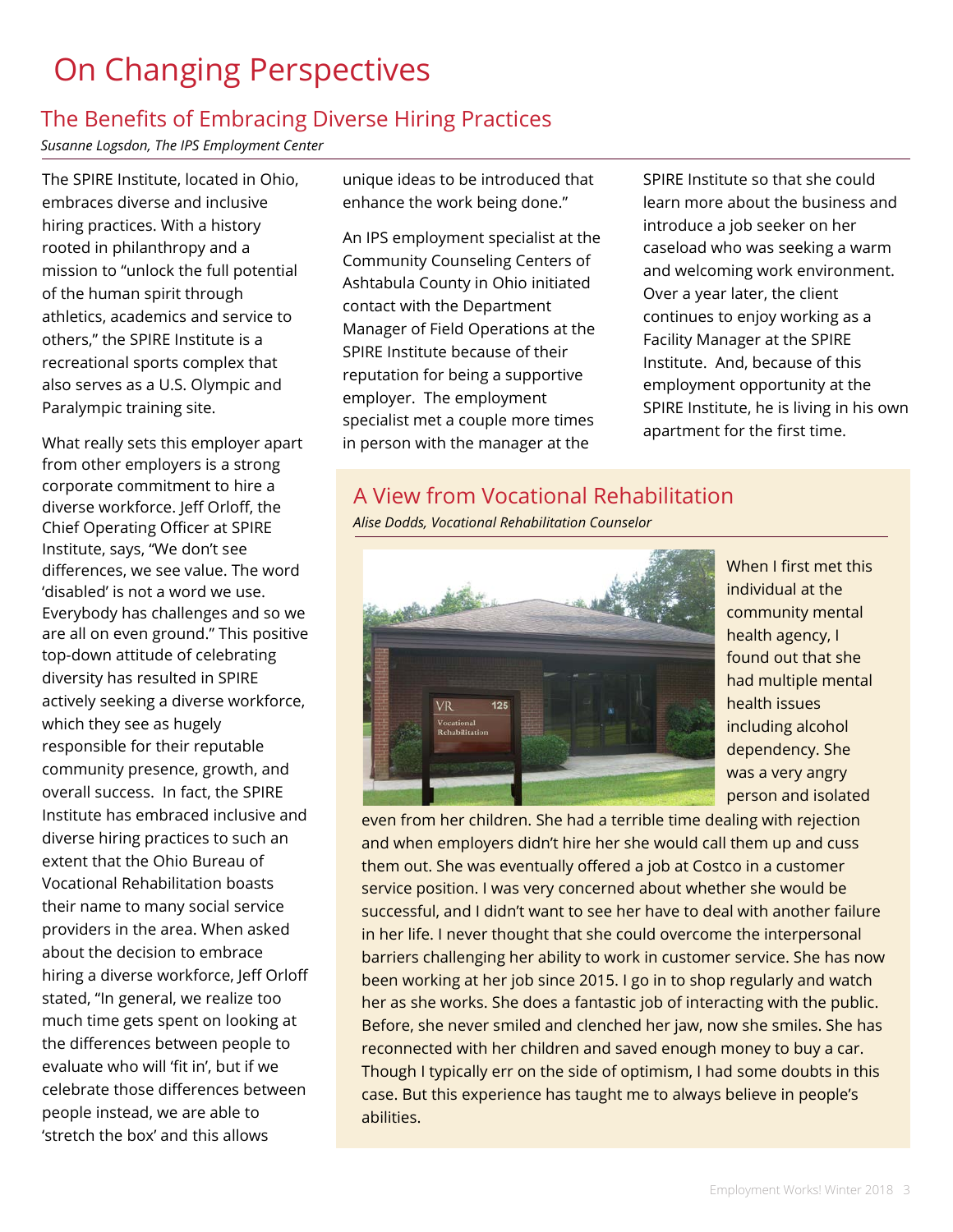#### An Executive Leadership Perspective

*Samantha Handley, Vice President Trilogy Behavioral Healthcare*

When I began working in mental health, the popular belief amongst my colleagues was that people with severe mental illness could not work – that either they didn't have the capabilities or that working would cause too much stress and lead to hospitalization. I started to take on these beliefs too. Then my team and I began working with a woman diagnosed with schizophrenia and polysubstance addiction. She struggled with hoarding and often behaved in a belligerent manner towards staff at the residential building. She had no family involvement and no natural support

system, so she was isolative and avoided social interactions with peers. One day she expressed an interest in working. Not a single staff member thought she was capable of working. The case manager who referred her to employment services did so with an attitude of "Let her do what she wants to do. She's not really engaging in groups anyway. We will just watch her fail." But, she didn't fail. She succeeded. After being connected with an employment worker she obtained a job at Target, and she utilized that success to make other positive changes in her

life. Suddenly, her mental health symptoms were manageable, she was able to stop using illegal substances, improve her personal hygiene, maintain a clean apartment, develop friendships and even reconnect with her estranged family. Since I witnessed that transformation, I have been an ardent believer and supporter of the IPS model of supported employment. And, I continue to share this belief with new staff during orientation.

#### Diana's Story

*Diana S., Consumer at South Peninsula Behavioral Health Services in Homer, Alaska*

When I first began receiving services I was depressed and using substances. I only came in for help when I was at the end of my rope. But I wanted to be there for my grandson and saw what substance use was doing to the rest of my family, so I finally managed to get clean. I made a decision about a year ago to just dive into the treatment program and listen to what they had been trying to tell me all along. I started attending my therapy appointments on a regular basis and decided to join the rehabilitation



program's Journeys job club. When I first started attending the job club, I just occupied a chair and thought to myself, *I'm never going to work; I'll just stay on welfare and hide from the world*.

But each day as I was eating lunch at Journeys, the employment specialist would ask me questions about my interest in working. Eventually he convinced me to do a mock job interview with an employer, and he went with me. After that, I started submitting applications and soon after I got a job.

Before I started working, I used to come home, get a book, and go to bed. I would spend a lot of time feeling depressed and beating myself up. Now I'm working for the Independent Living Center as a receptionist, and I'm helping people that are dealing with issues similar to what I have dealt with. I enjoy working for an organization that does really good things to help other people, and I feel like I fit in. For the first time in many years, I feel like who I should be instead of feeling like a horrible person.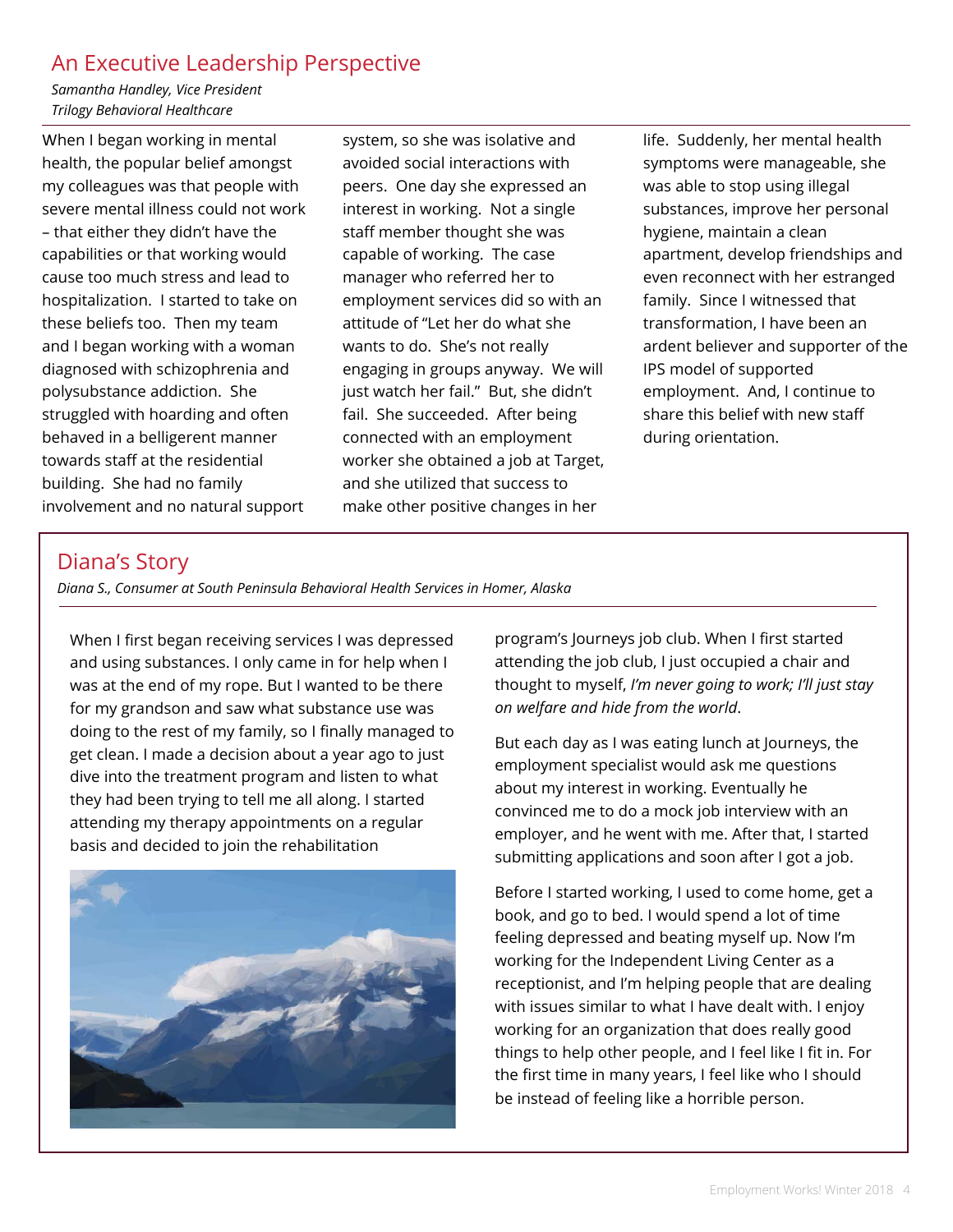### **Announcements**

#### **Register Now!**

#### **IPS Leadership Training** April 17 – 19, 2018

This highly interactive training allows participants to discuss issues related to implementation and sustainability of IPS in their areas.

Visit our website **ipsworks.org** for more details.



#### **A reminder…**

We have a new website. If your organization's website links to the IPS Employment Center, kindly check to see that it goes to **ipsworks.org** so that people have the best access to our resources.

#### **2018 Online Course Schedule**

#### **Practitioner Skills Course**

- April 30 through July 20 Registration March 12 through April 13
- September 4 through November 23 Registration July 16 through August 17

#### **Spanish Practitioner Course**

 February 26 to May 18 Registration January 15 through February 16

#### **French Practitioner Course**

 February 12 through May 4 Registration January 2 through January 30

#### **VR Counselors Course**

- April 2 through May 4 Registration February 19 through March 16
- August 6 through September 7 Registration June 18 through July 20
- November 12 through December 14
- Registration October 1 through October 26

#### **IPS Supervisor Course**

- February 19 through April 27 Registration January 8 through February 2
- June 18 through August 24 Registration May 1 through June 1
- October 8 through December 14 Registration August 20 through September 21

## New Community Members

Since the Summer 2017 newsletter, Oklahoma and New Zealand have joined the International IPS Learning Community. We're thrilled to have them! The community now includes 23 states/regions in the U.S. and 4 countries outside the U.S.